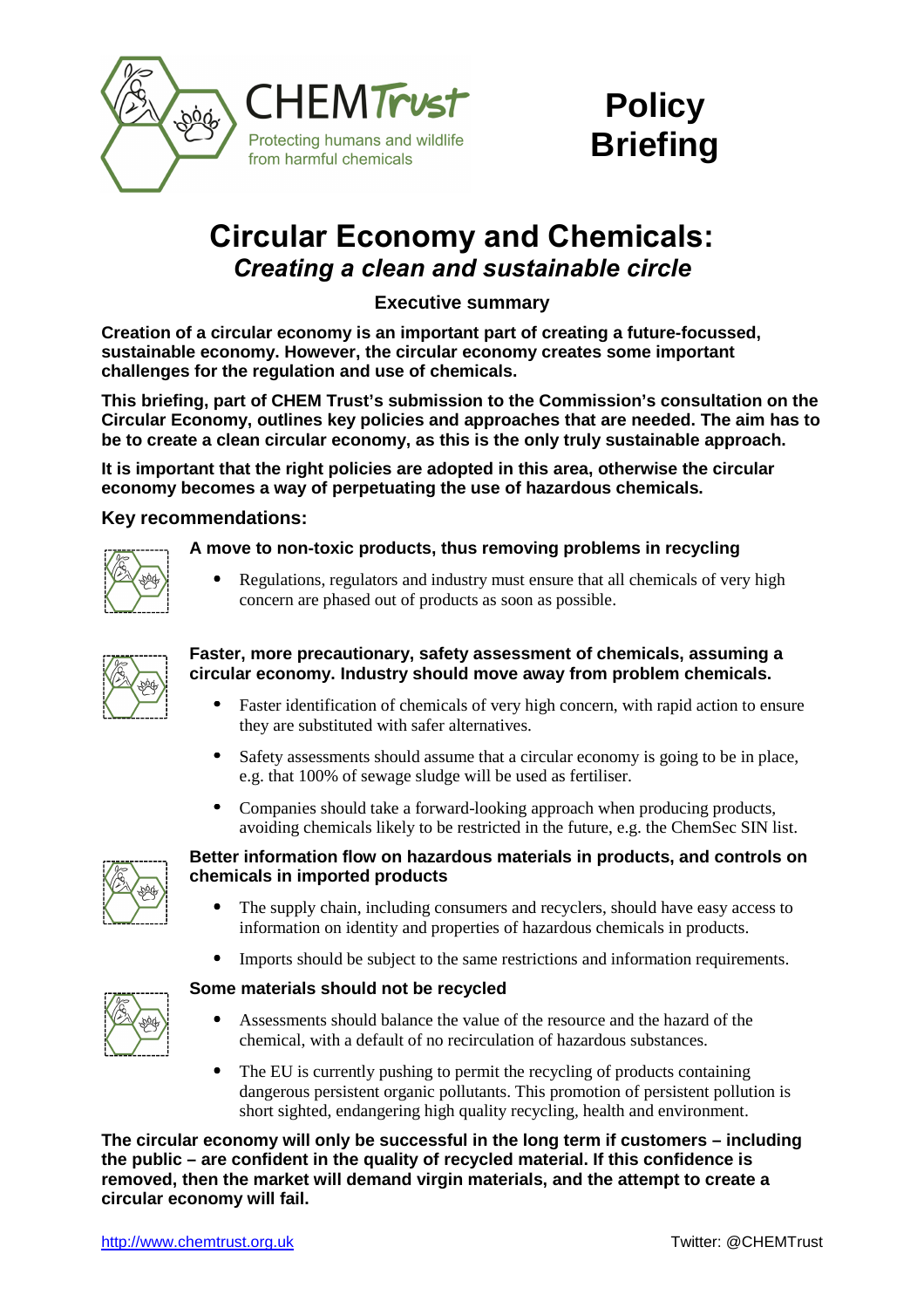# **2. Introduction**

Creation of a circular economy is clearly an important part of creating a future-focussed, sustainable economy. CHEM Trust therefore welcomes the European Union's work in this area.

A circular economy creates some important challenges for the regulation and use of chemicals. CHEM Trust believes that there are win-win solutions for these challenges, promoting both a circular economy and removing hazardous substances from our lives.

This briefing forms part of CHEM Trust's contribution to the 2015 *Public consultation on the Circular Economy* [1] and outlines some key policies and approaches that we believe are needed to address the interaction of chemicals policy and the circular economy. The aim has to be to create a clean circular economy, as this is the only truly sustainable approach.

It is important that the right policies are adopted in this area, otherwise the circular economy becomes a way of perpetuating the use of hazardous chemicals. This would not be a sustainable outcome, not least because it is likely that this would result in a loss of public and business confidence in the whole circular economy concept.

It is worth noting that the European Parliament resolution of 9 July 2015 on resource efficiency [2] clearly supports a focus on getting hazardous materials out of the circle (*our emphasis*):

*31. Calls on the Commission, the Member States and the European Chemicals Agency (ECHA) to step up their efforts to substitute substances of very high concern and to restrict substances that pose unacceptable risks to human health or the environment in the context of REACH, not least as a means to fulfil the requirement of the 7th Environment Action Plan to develop non-toxic material cycles so that recycled waste can be used as a major, reliable source of raw material within the Union… stresses in accordance with the waste hierarchy that prevention takes priority over recycling and that, accordingly, recycling should not justify the perpetuation of the use of hazardous legacy substances;* 

*32. Calls on the Commission and the Member States to step up their efforts to substitute hazardous substances in the context of Directive 2011/65/EU on the restriction of the use of certain hazardous substances in electrical and electronic equipment with a view to establishing non-toxic material cycles:* 

# **3. Circular Economy and chemicals – some problems**

One of the main features of a circular economy is that products will be reused or recycled at the end of their life or if they are no longer needed.

Using the terminology of the REACH chemicals law, this will be particularly important for articles (furniture, toys etc), though it can also be relevant for waste preparations (e.g. paint) or individual substances.

Some challenges of this 'end of life' recycling from a chemicals point of view are:

- The safety assessment of the chemicals concerned may not have anticipated a high level of recycling of products (and other materials, such as sewage sludge) containing the chemicals at end of life.
- These products may contain hazardous chemicals that were legal to use when the product was manufactured, but are now restricted or banned.
- An article could contain chemicals that were not legal for use in manufacturing an article within the EU, but which could be used outside the EU and no restriction was in place on the presence of this chemical in imported articles. This could happen if, for example, the use of a chemical within the EU had been controlled by Authorisation in REACH, without a REACH Restriction also being put in place to control imports,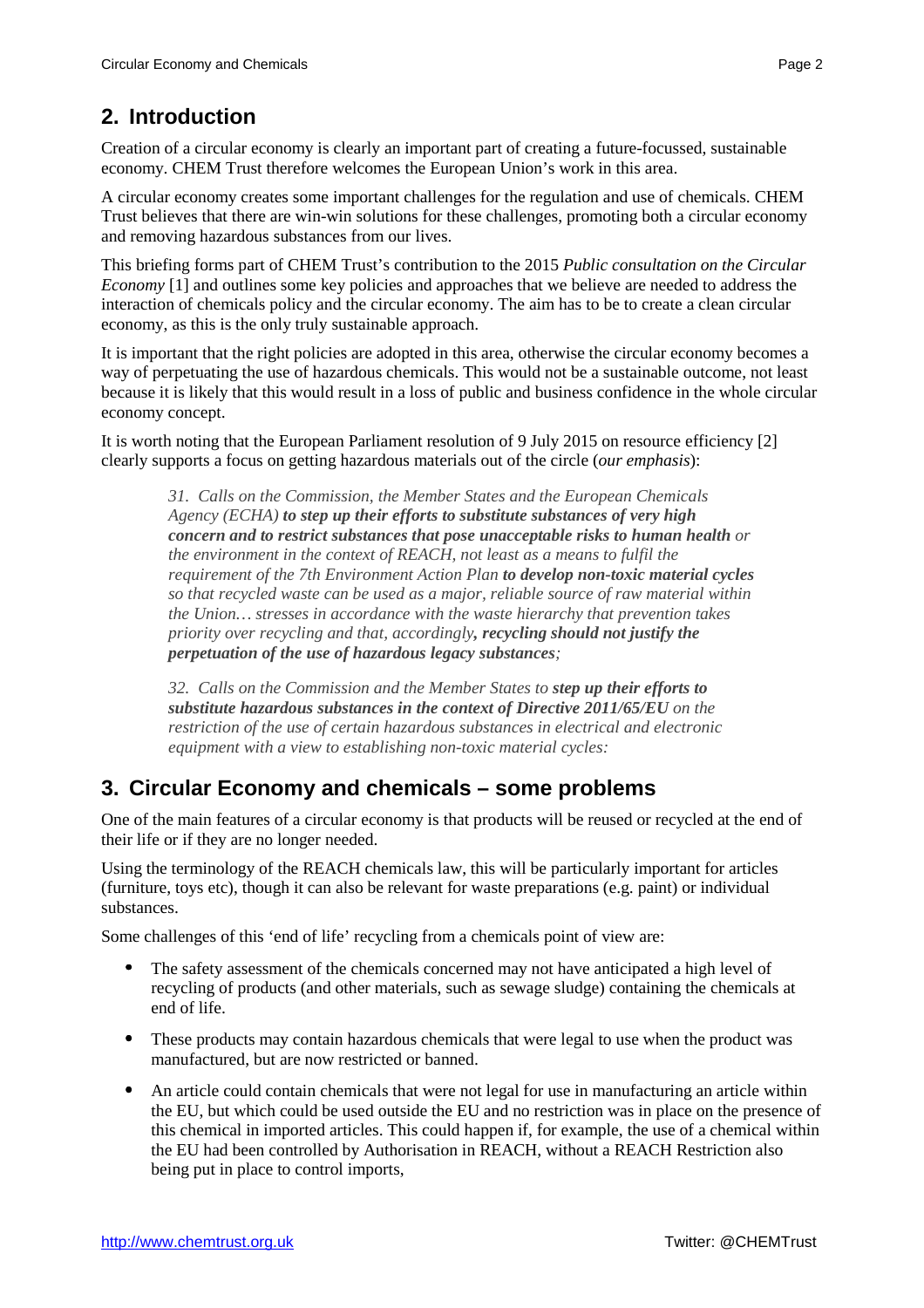• In some cases, due to how a product is used or as a result of certain waste management technologies, a complex mixture of substances may have been created – e.g. slag or ash.

Behind these problems are key issues that need to be addressed:

- There is still a lack of sufficient understanding of the toxicity of many chemicals, meaning that chemicals that should have their use restricted are actually still in use.
- The estimate of the toxicity of many chemicals changes over time, as more information becomes available – assumed "safe levels" have been revised to lower levels, e.g. in the case of lead.
- Restrictions on the use of problem chemicals may not be comprehensive enough, creating loopholes – particularly for imports to the EU.
- There is often no easy way to obtain good quality information on the chemical composition of products at the end of life – or indeed at the beginning of life in many cases.
- Some waste management collection and treatment approaches create complex mixtures, creating challenges in characterising their chemical properties.

It's worth noting that the Swedish chemicals agency KEMI has commissioned and published a detailed analysis of the issues around chemicals and waste, which is very relevant for this consultation [3].

The following sections outline recommendations to start to address these problems.

# **4. The need for faster and more precautionary safety assessment of chemicals.**

The longer it takes to identify a problem with a chemical, the longer it will continue to be used and incorporated in products.

This is partly a result of lack of data, which still remains a problem even with REACH in place, but also the fact that science moves forward and often finds new toxicity (and often exposures) which hadn't previously been demonstrated. In reality we are always dealing with 'currently estimated toxicity' (CET) which may or may not be the same as the real toxicity of a chemical.

The European Environment Agency's "Late Lessons from Early Warnings" reports include many examples where the estimate of a chemicals's toxicity has increased over time [4]. Lead and PCBs are obvious examples from the past, while endocrine disrupting chemicals (EDCs) are a current – and future - example [5].

Here are some recommendations to help address these issues.

## **a) Regulatory chemical assessment needs to be faster and more effective**

REACH registration and evaluation processes are supposed to identify chemicals of concern, with authorisation and restriction processes preventing problematic uses and obliging substitution with safer alternatives.

However, all these processes are going too slowly, meaning that chemicals are continuing to be used in products even though they would (and eventually will) actually have their use restricted if these processes had been completed properly. In addition, we are concerned that there is insufficient consideration of the clear availability of safer alternatives, for example in the case of DEHP in PVC (see below).

All REACH process need sufficient resources and political commitment to ensure that this important job is completed rapidly.

## **b) Safety assessment of chemical use should assume a fully circular economy.**

When estimating the safety of a chemical used in a product, all assessment processes should assume that 100% of the product will be recycled at end of life.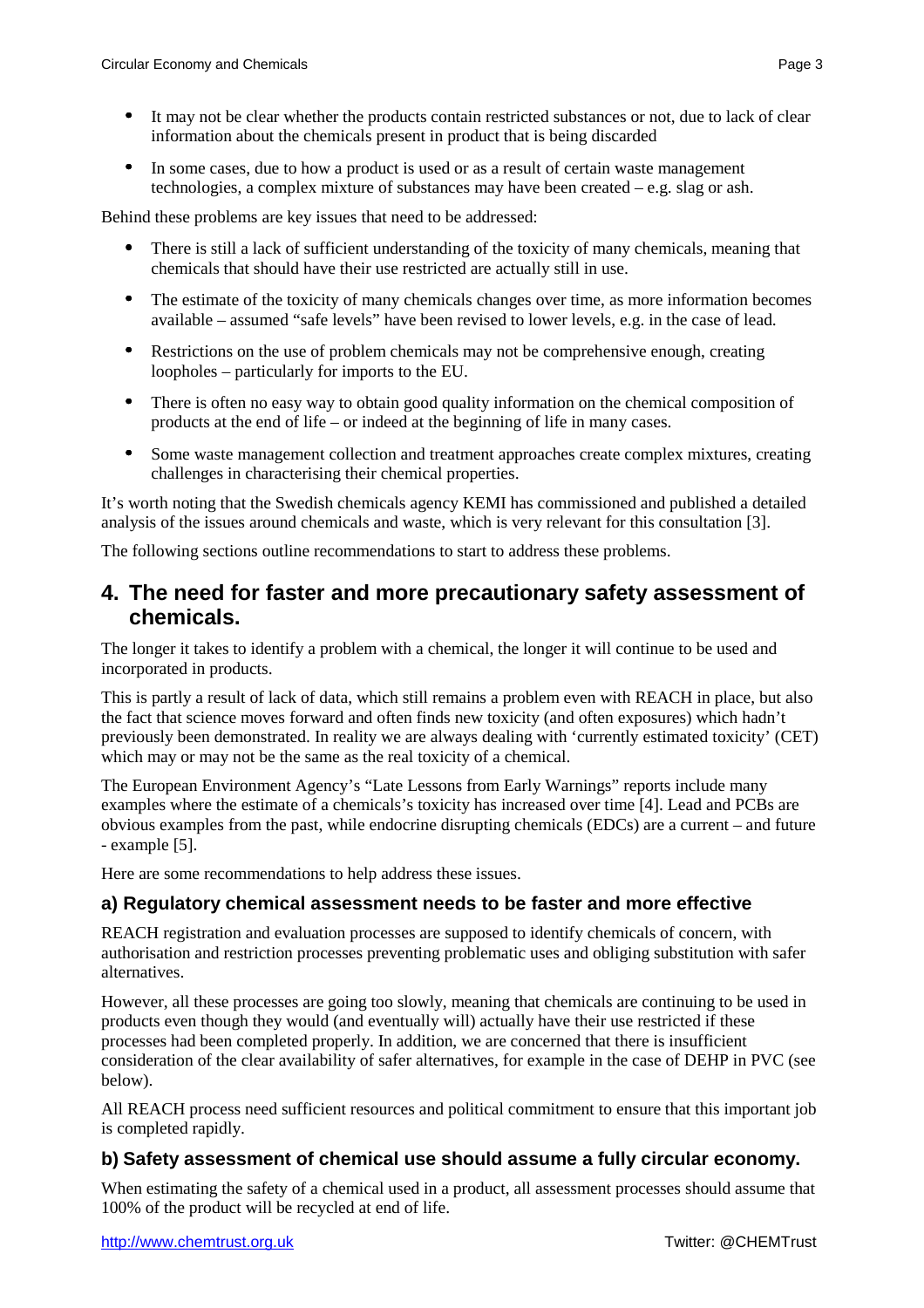- Making conservative assumptions of where the material might end up (e.g. food packaging)
- An assumption that *all* sewage sludge will go on agricultural land

This may require changes in guidance for REACH Registration, Evaluation and Authorisation, amongst other improvements in procedures.

## **c) Safety assessment of chemicals should be more precautionary, with more consideration of emerging science and the reality of exposure to mixtures.**

Given the long experience we now have of chemicals increasing in CET over time, it would make sense to consider emerging science more strongly in chemical safety assessment. Such research is too often dismissed, even after it has been confirmed by other studies (e.g. low dose effects of bisphenol A). This is particularly important as a circular economy is instigated, where chemicals may continue to circulate for some time.

In addition, the main chemicals regulatory processes still ignore the reality of our exposure to mixtures, devising an imaginary world where we are exposed to one chemical at a time. As understanding of the impacts of mixtures improves, this will end up being another example where the CET of some substances will rapidly increase, causing problems for recycling.

## **d) Rules on registration of recovered substances should be reviewed to ensure a high level of protection for human health and the environment**

The KEMI study identifies issues with the way in which producers of recovered chemicals can be exempted from REACH registration, placing those recovering chemicals at competitive advantage to manufacturers and importers (page 35), and also potentially reducing protection for health and the environment:

*"Because of the derogations from the registration obligation for recovered substances the recycler does not need to develop a separate risk assessment (chemical safety report), even in cases where the recycled material is given a different use than that recommended in previous registration and when the exposure situation may be different."* 

The KEMI study also highlights important issues regarding the definition of substance in REACH, raising the question of whether a recovered substances is the same as an originally produced one, with respect to impurities for example. One conclusion is that:

*"a more in-depth analysis needs to be made of how the concept of substance can be applied to recovered substances to ensure that any risks to human and health are managed in a reasonable manner"* 

CHEM Trust agrees that these issues need to be reviewed.

# **5. Industry should move away from problem chemicals in advance of regulatory action**

Companies shouldn't just wait for regulatory action before moving away from chemicals of high concern, as this will increase the chance that they end up producing articles which create problems for recycling in the future. They should also work to avoid moving from one problem chemical to another. A key tool in these efforts is the ChemSec SIN list and SINimilarity tool [6].

Companies should be aiming for non-hazardous products, and this will generally ensure that there aren't chemical problems in recycling these products.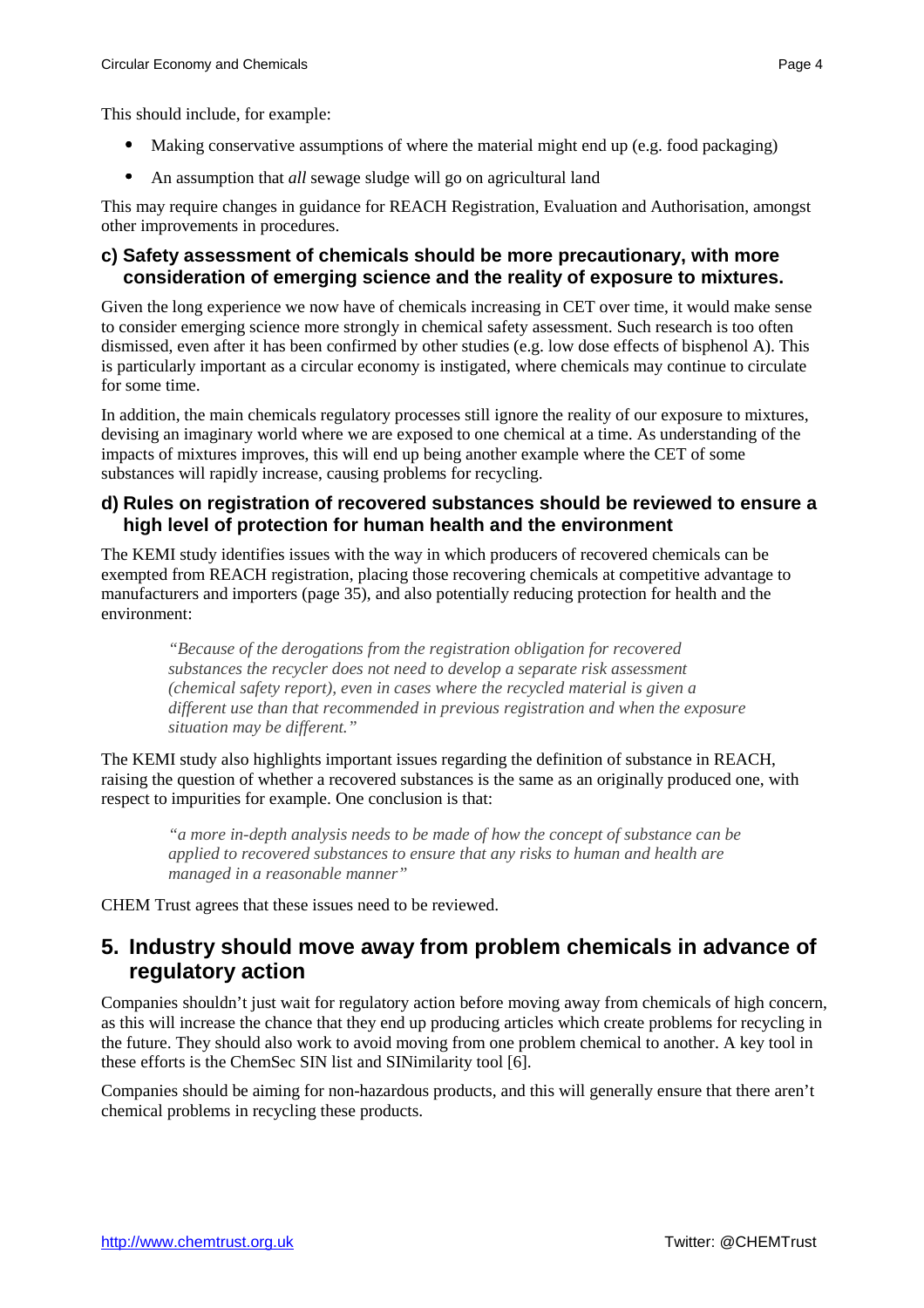# **6. There needs to be better information flow on hazardous materials in products, and controls on chemicals in imported products**

# **a) Access to information on the identity of hazardous chemicals in products.**

Without information on the presence of hazardous substances in products (particularly articles) it is not possible for recyclers to know what issues there may be in recycling the product

REACH already gives limited right of access to information regarding substances of very high concern in articles, however this is slow, bureaucratic and limited, involving writing to individual manufacturers.

In addition, as the KEMI report states:

*"Information on substances of very high concern ought to apply to more types of substances. Difficulty in interpreting which articles are covered by the requirements is a serious problem.* 

The supply chain, including consumers and recyclers, should be given easy access to information on the identity of hazardous chemicals in products, going beyond current information requirements for SVHCs. This should also cover chemicals in imported articles.

# **b) Imported products should be subject to the same restrictions as products made in the EU**

It is currently possible for a substance to be forbidden in making an article in the EU, yet be permitted in imported articles. This can lead to confusion in recycling at end of life, as well as being unsatisfactory in terms of protection of human health and the environment.

 A major reason for this is that the REACH Authorisation process only considers use within the EU, not import. This problem should be solved by ensuring that a Restriction is put in place to prevent the import of articles containing the chemical in question.

# **c) Recyclers need a right of access to safety data sheets**

The KEMI report points out an anomaly in REACH in that recyclers have no right of access to safety data sheets, even though they are required to have this information:

*"Waste operators/recyclers ought to have access to safety data sheets and other information from REACH registrations, to ensure that recovered materials are safe and have uses that are non-problematic from the point of view of toxicity. Article 2(7)(d) requires recyclers to have access to such information, but under the rules they do not have the right to be notified of it. This is, in my view, the most obvious gap in the regulatory framework with regard to coordination between rules on chemicals and waste."* 

# **7. The importance of separation in waste management**

In general, the best way to produce good quality secondary raw materials is to collect materials separately. This also makes it much easier to establish whether there are any chemical hazards.

Some waste management techniques process mixed waste and then create materials that are complex mixtures – such as slags and ashes. It is often hard to establish the chemical safety of such mixtures, so it will be hard to satisfy REACH requirements if they are to be accepted as a product.

# **8. Dealing with products known to contain hazardous chemicals**

In some cases it is well known that there is a problem with the presence of certain chemicals of high concern in end of life products. The question at this point is whether this material should be recycled or not, and what conditions should be set.

When considering allowing the recycling of materials containing hazardous substances it is vital to consider the risk of creating a scandal, with a loss of confidence in recycled products.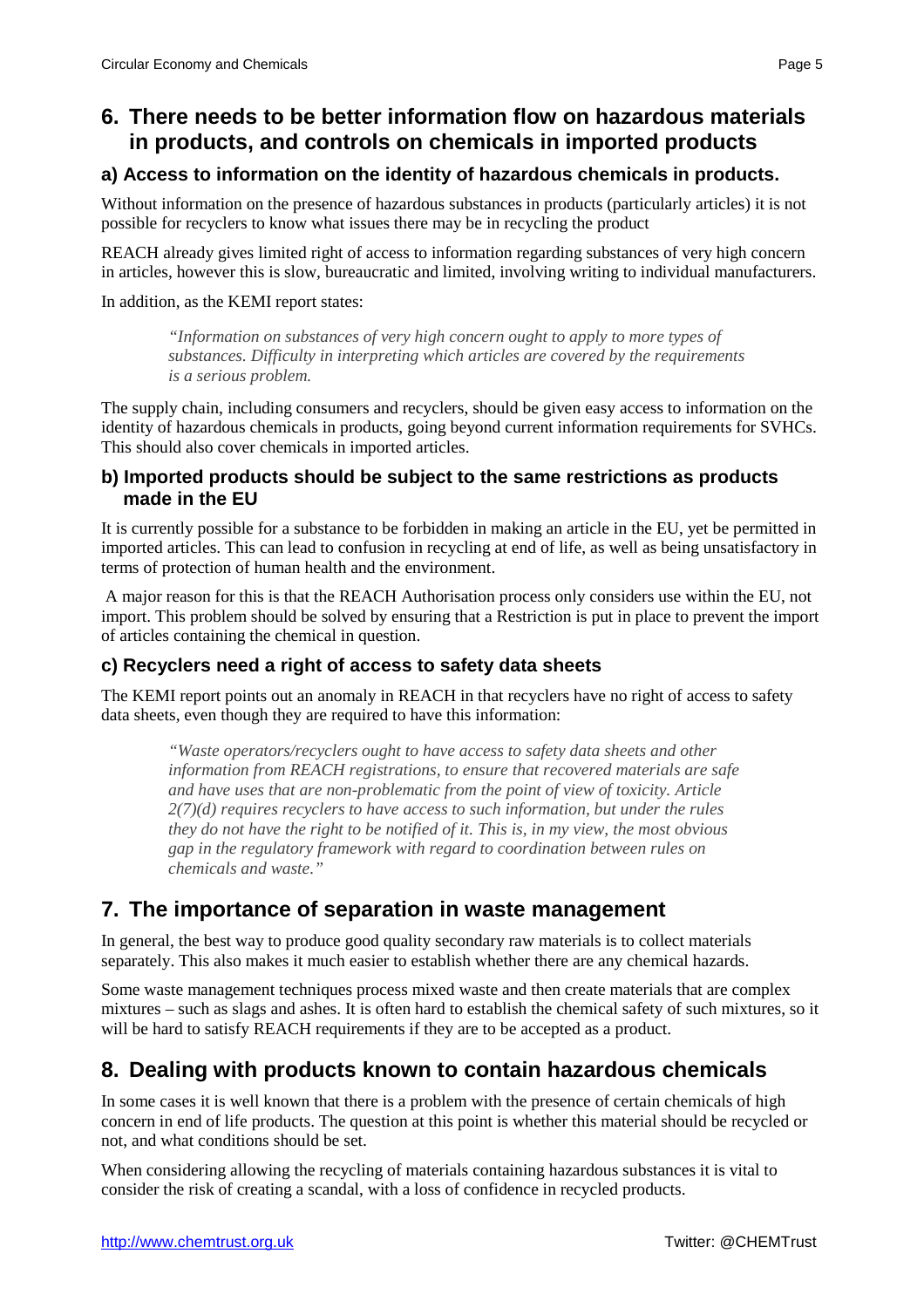There are three destinations for a waste containing hazardous chemicals:

- $\bullet$  (1) Landfill or (2) Incineration
- (3) Our homes, workplace and living environment

It is wrong to assume that recycling is always the best option when waste contains hazardous chemicals, the decision needs to be based on a balance between the value of resource vs concern re hazard.

For example, we would argue that thermal paper containing Bisphenol A (BPA) should not be recycled, as it is likely that this use of BPA will soon be banned [7], and there is little resource benefit coming from the small amount of paper involved.

Although landfill has many negative aspects, it should not be totally dismissed as a destination for some wastes – for example PVC. It may be the safest place for a material containing hazardous chemicals, and in the case of plastics, analysis shows if they aren't recycled then landfill is generally preferable to incineration for climate reasons [8]. Clearly recycling is normally the preferable option, and any landfilling should be done to the highest standards.

# **Some key issues regarding products containing hazardous chemicals:**

## **a) Beware of vested interests pushing narrow agendas**

Politicians and regulators need to be aware that much of the lobbying in this area is from quite narrowlyfocused vested interests, trying to get an economic advantage.

• This needs to be viewed in the broader circular economy context, including an awareness of the overall ease of recycling different materials.

E.g. It has been suggested that one reason for the wish to authorise the use of DEHP in recycled PVC pellets [9] is so that these pellets can be burnt in an industrial process

- If they are not defined as waste they can then be sold at a higher price, and can be burnt with fewer pollution controls.
- This can hardly be called recycling, even if some atoms from the PVC end up in the final product.

### **b) The EU should not be promoting the recycling of materials containing persistent organic pollutants.**

The EU is currently promoting the recycling of products containing dangerous persistent organic pollutants. This promotion of persistent pollution is short sighted, endangering high quality recycling and creating ongoing exposure to these dangerous chemicals.

For example, the EU has been pushing for the recycling of materials containing brominated flame retardants within the UNEP POPs process [10]. As the environmental NGO CIEL commented [11]:

*"When countries such as China and Iran are starting to outrun the EU on environmental standards, it is time to critically assess the EU's position and its claims to be a global leader on the protection of the environment."* 

The EU should be setting a global example – not undermining international conventions on persistent organic products.

## **c) Labelling must be used if any hazardous materials are permitted to re-enter the economy**

As CHEM Trust laid out in our joint position paper with other environmental NGOs [8], it is vital that recycled products are fully compliant with chemical legislation.

In general our view is that there shouldn't be special arrangements created to allow the continued presence of hazardous substances in products made from recycled material.

However, if exemptions or authorisations are allowed then the resulting material **must be labelled**.

But is it really worth recycling these materials?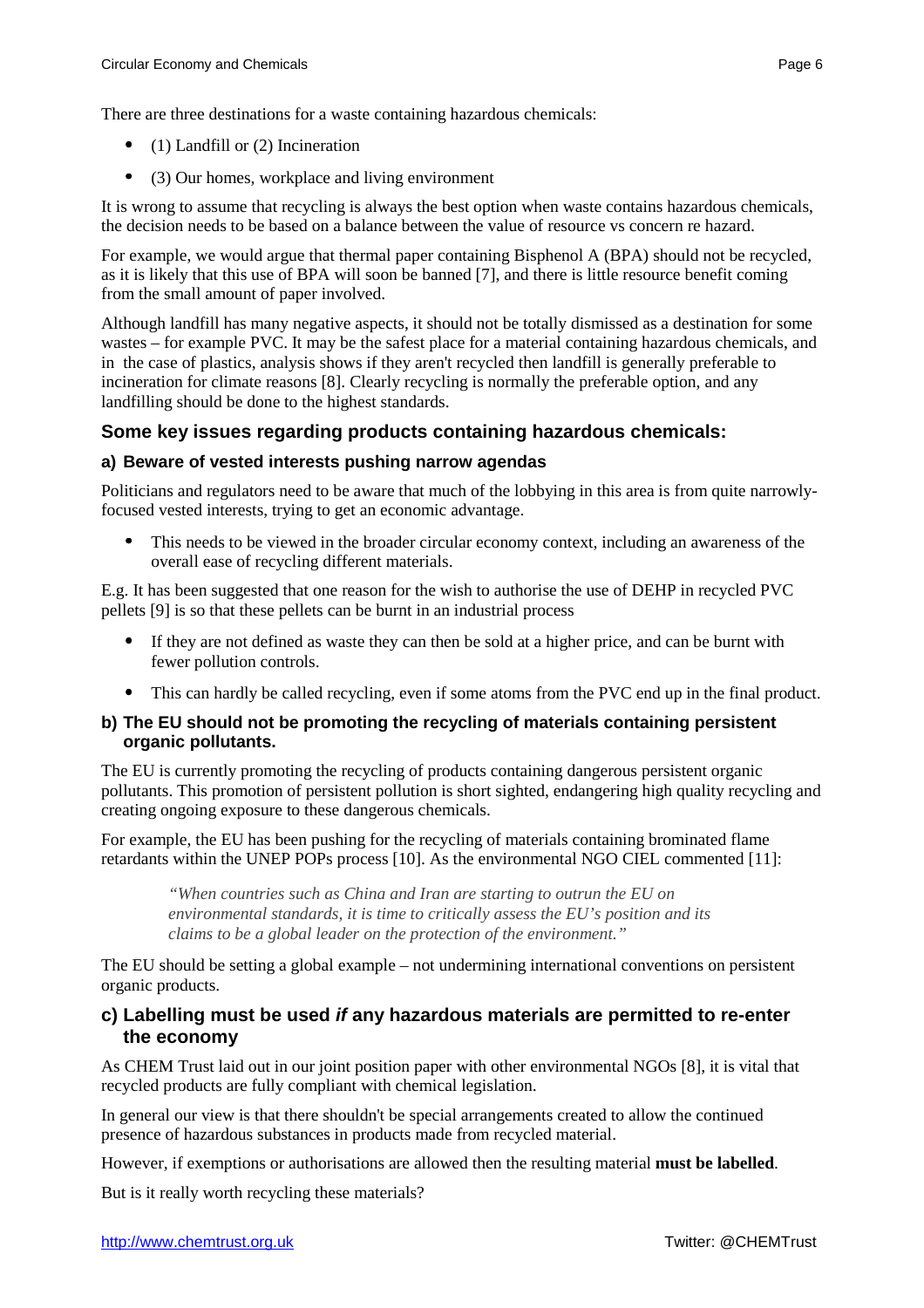# **d) Materials that contain vPvB and PBT substances should be considered as hazardous waste**

The KEMI study points out that the legislation defining the list of hazardous waste, in the Waste Framework Directive, doesn't cover vPvB or PBT substances:

*"No account is taken in Annex III to the Framework Directive and in the list of wastes of whether a waste has PBT or vPvB properties. The fact that a waste has such a property or is a POP thus does not mean that it has to be characterised as hazardous"* 

*'It is difficult to understand why Annex III of the Waste Framework Directive, which was decided upon in 2008, was not adapted to the rules in REACH, which came two years previously.'* 

# **9. Some priority products for investigation and action**

In our view there has generally been insufficient research done on the chemical risks posed by recycling of different materials, and we would suggest that more research is urgently needed in this area.

Here are some examples of problem areas that we have noticed, but this list is not in any way comprehensive.

## **Black plastic**

Black plastic, e.g. in kitchen goods, which researchers have found can be contaminated with brominated flame retardants (BFRs) [12].

### **Toys and other materials that children come into contact with**

This is part of a broader problem of inadequate monitoring and enforcement of chemical composition of toys.

### **Furniture**

It is clear that furniture can act as a reservoir of pollution [13], and recycling (and reuse) can spread this pollution, for example by BFRs, phthalates or perfluorinated chemicals (PFC)s.

### **Construction materials**

Construction materials frequently contain chemicals of very high concern, yet they are also a priority fro recycling and reuse.

### **Food contact materials**

Food contact materials are important because of the direct route to human exposure via food, they are an important component of waste (particularly as food packaging); they can also be made of recycled material which may be contaminated by chemicals of concern. Relevant chemicals include phthalates, bisphenol A and perfluorocarbon coatings.

The KEMI study points out that there are controls on the use of recovered plastics in food contact materials:

*"Recovered plastic may be used for food packaging, but each recovery process from which the plastic originates must obtain special approval under Regulation (EC) No 282/2008. The approval is decided by the Commission following an opinion from the European Food Safety Agency (EFSA)"* 

In contrast, there are no such requirements in place for paper or card food contact materials. This is, one of the ways in which the regulation of such material is deficient, lacking a harmonised EU approach, as CHEM Trust has already highlighted [14].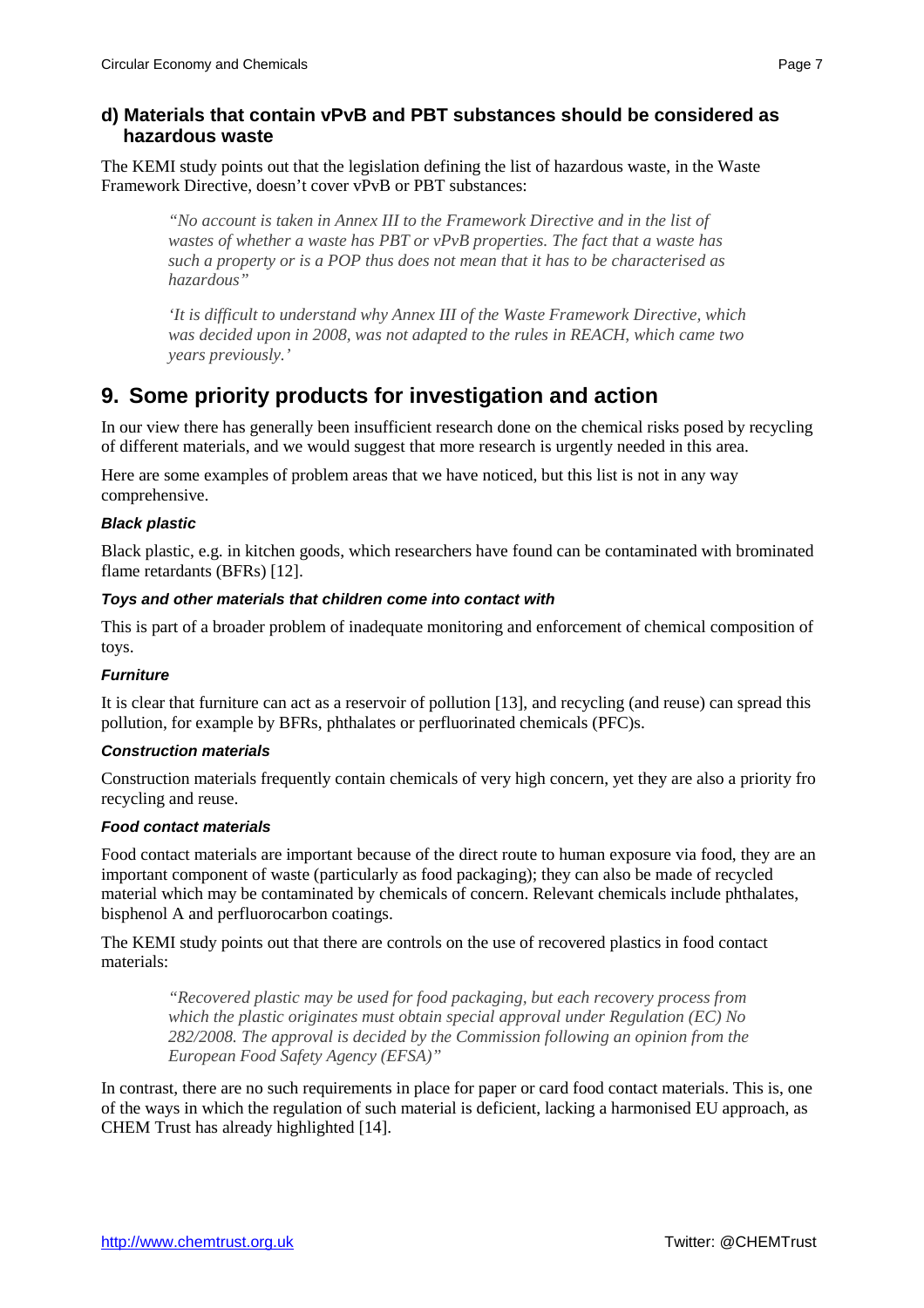# **10. Conclusions**

The only sustainable circular economy is a clean one, and a key element of this is proper controls on chemical use.

Regulators and product designers must be forward-looking, avoiding potential problem chemicals, always keeping in mind the reality that it is likely that our estimate of the toxicity of a chemical may well increase over time.

While products still contain chemicals of high concern, we must prevent them re-entering the circle.

The EU's existing regulatory structures take us some way towards a solution, but they need to be faster, more thoroughly implemented and enforced, and this briefing has also outlined areas where improvements are needed.

### **The risk of failure**

Recycling will only be successful in the long term if customers – including the public – are confident in the quality of recycled material. If this confidence is removed, then the market will demand virgin materials, and the attempt to create a circular economy will fail.

Vested interests may claim that further use of a contaminated material will be tightly controlled, but once a material is no longer waste such claims are unlikely to be realistic. Products can end up in unexpected places – plastic pipes as children's play items in a kindergarten, for example.

There are already problems with chemicals in recycled products – for example the kitchen utensils mentioned above, or the chemicals found in food packaging made from recycled paper. The sector – and regulators – must take proper precautions, otherwise there will be many more problems in the future.

## **August 2015**

### **For more on CHEM Trust's views on chemicals in the Circular Economy, see:**

- Joint paper "The Circular Economy and REACH: An essential partnership", April 2015 [http://www.chemtrust.org.uk/chem-trust-joins-with-other-ngos-to-highlight-the-importance-of](http://www.chemtrust.org.uk/chem-trust-joins-with-other-ngos-to-highlight-the-importance-of-reach-to-the-circular-economy/)reach-to-the-circular-economy/
- Presentation at European Commission Circular Economy event, June 2015: [http://www.chemtrust.org.uk/wp-content/uploads/CHEMTrust-CircEcoChemicals-](http://www.chemtrust.org.uk/wp-content/uploads/CHEMTrust-CircEcoChemicals-25thJune15.pdf)25thJune15.pdf
- Longer presentation at Sustainable Standards event, June 2015: [http://www.chemtrust.org.uk/wp-content/uploads/chemtrust-circular-economy-chemicals-24th](http://www.chemtrust.org.uk/wp-content/uploads/chemtrust-circular-economy-chemicals-24th-june-2015.pdf)june-2015.pdf
- Circular Economy related stories in our blog: <http://www.chemtrust.org.uk/tag/circular-economy/>